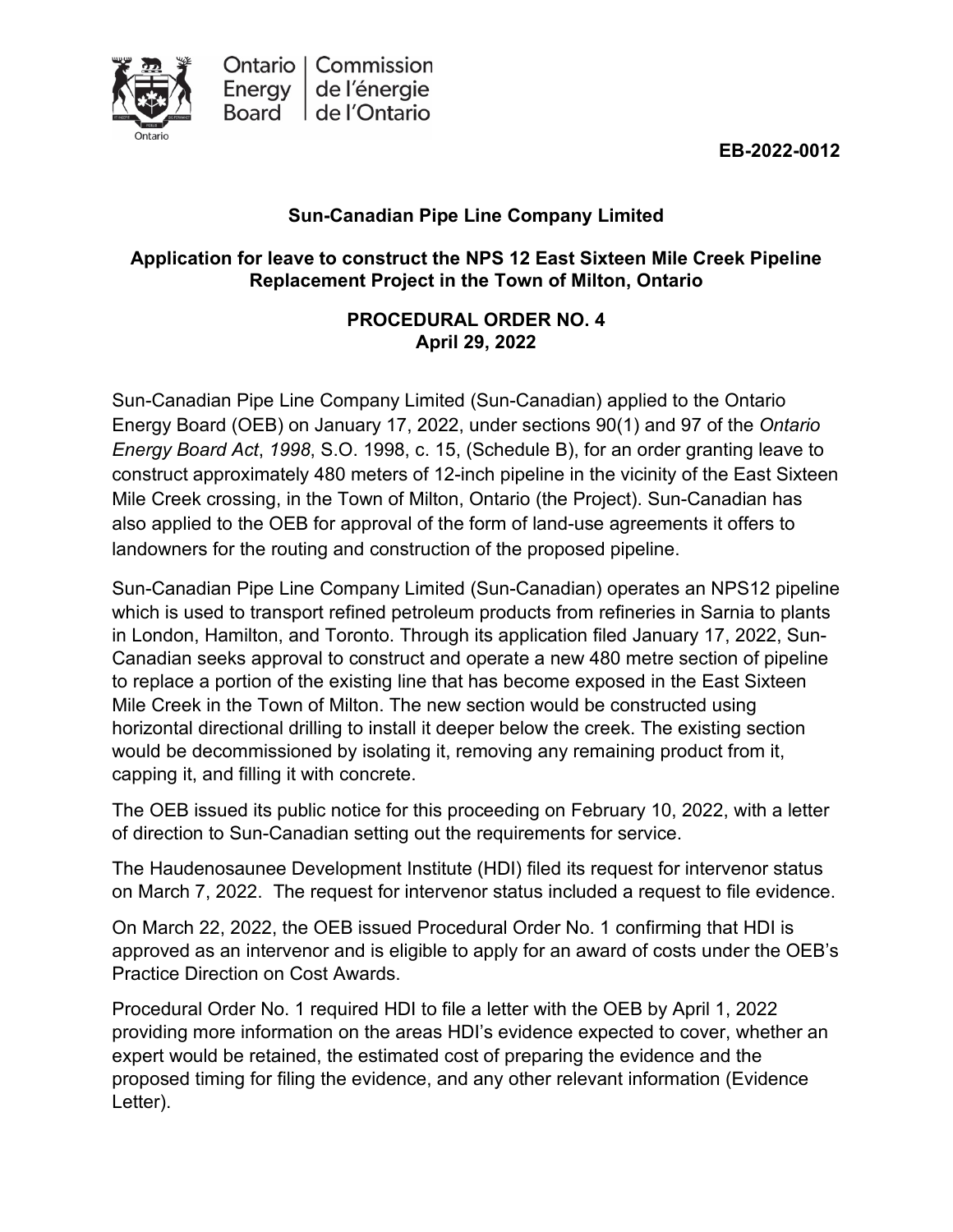Procedural Order No. 1 also made provision for the filing of written interrogatories and interrogatory responses on Sun-Canadian's evidence on April 5, 2022 and April 18, respectively.

On March 31, 2022, Sun-Canadian filed a letter regarding an extension to the date for the filing of the Evidence Letter by HDI. Sun-Canadian stated that it had met with HDI on March 29, 2022, and further to that meeting and in response to a request from HDI, Sun-Canadian advised it was willing to consent to an extension to the deadline for HDI to file the Evidence Letter to April 8, 2022.

On April 1, 2022, HDI contacted the OEB confirming the request for an extension to file the Evidence Letter and also requested an extension of time to April 12, 2022 to file written interrogatories on Sun-Canadian's evidence. HDI stated that the preparation and scope of written interrogatories was contingent on the expected evidence to be set out in the Evidence Letter and therefore a few days' time was required to draft the written interrogatories after submission of the Evidence Letter.

On April 5, 2022, Sun-Canadian informed the OEB that it consented to the extension to the deadline for HDI to file written interrogatories to April 12, 2022. Sun-Canadian also requested an extension to the deadline to file interrogatory responses to April 25, 2022, as a result of HDI's extension on filing written interrogatories

Procedural Order No. 2 was issued on April 6, 2022 approving the extensions requested by HDI and Sun-Canadian.

HDI filed the Evidence Letter on April 8, 2022, outlining the evidence it proposed to file. In that letter, HDI described the project as "the proposed replacement of a pipeline by Sun-Canadian Pipe Line Company Limited ("Sun-Canadian") in the vicinity of the East Sixteen Mile Creek crossing (the "Proposed Site"), in the Town of Milton, Ontario."

HDI described its proposed evidence as follows:

HDI has significant concerns relating to the proposed pipeline replacement, as well as the OEB's fulfillment of its engagement obligations. HDI expects its evidence in EB-2022-0012 to cover:

- 1. The nature of Haudenosaunee rights in respect of the Proposed Site;
- 2. The nature of the harm resulting from the pipeline including, but not limited to:
	- a. Harm to Haudenosaunee rights;
	- b. Harm to the surrounding environment, including cumulative impacts;
	- c. Harm to the Haudenosaunee treaty-based relationship with the Crown, which will include evidence relating to, inter alia:
		- i. Royal Commission on Aboriginal Peoples;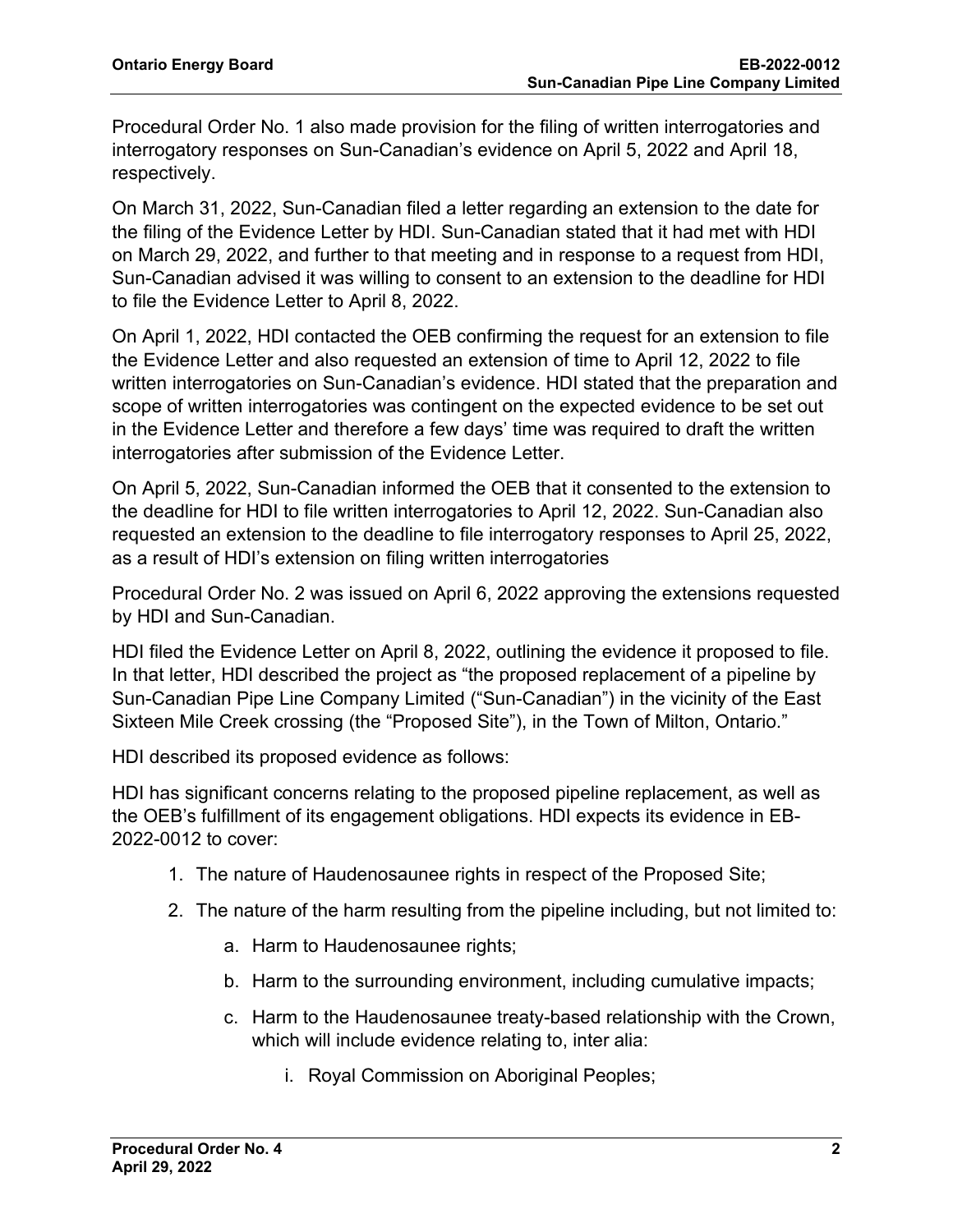- ii. Report on Missing and Murdered Indigenous Women;
- iii. Truth and Reconciliation Commission; and
- iv. *United Nations Declaration on the Rights of Indigenous Peoples Act*;
- d. Harm to advancing the goals of reconciliation; and
- 3. Sun-Canadian, OEB, and Crown engagement with the Haudenosaunee, Haudenosaunee Confederacy Chiefs Council ("HCCC"), and HDI in respect of the pipeline to date, including mitigation and compensation to address the above harms and interference with treaty rights.

However, HDI provided few specific details on what "significant concerns relating to the proposed pipeline replacement" it had.

On April 12, 2022, HDI filed two sets of interrogatories. The first related to Sun-Canadian's evidence. The second were directed to the OEB itself.

On April 18, 2022, the OEB issued Procedural Order No. 3, in which the OEB described its process, as a statutory decision-maker, to the duty to consult.

The OEB also encouraged HDI to focus its evidence on the matter before the OEB so that the OEB would be in a position to determine to what extent if any, the replacement of 480 metres of an existing pipeline would have an impact on constitutionally protected Aboriginal or treaty rights of the Haudenosaunee.

The OEB also stated that it would not be responding to interrogatories itself since the interrogatory process only applied to evidence filed by parties appearing before the OEB, and that the OEB is the statutory decision maker and not a party to the proceeding.

In a letter dated April 26, 2022, HDI expressed concern with the OEB's approach to the duty to consult. The OEB is of the view that it is proceeding in a manner that is consistent with the Crown's duty to consult. The OEB understands that its decisions can constitute Crown conduct that triggers the duty to consult. As noted by the Supreme Court of Canada, the Crown may rely on the regulatory processes of tribunals to fulfill the duty to consult under certain circumstances: in particular where 1) the tribunal's procedural powers allow it to implement consultation by hearing from potentially impacted Indigenous groups, and 2) the tribunal's remedial powers allow it to, where necessary, accommodate affected Aboriginal or treaty rights.<sup>[1](#page-2-0)</sup>

The OEB's process, as described more fully in Procedural Order No. 3, is ongoing and will be informed by both the existing record and any evidence HDI brings forward

<span id="page-2-0"></span><sup>1</sup> *Clyde River (Hamlet) v. Petroleum Geo-services Inc*., 2017 SCC 40, para. 34, *Chippewas of the Thames First Nation v. Enbridge Pipelines Inc.*, 2017 SCC 41, para. 32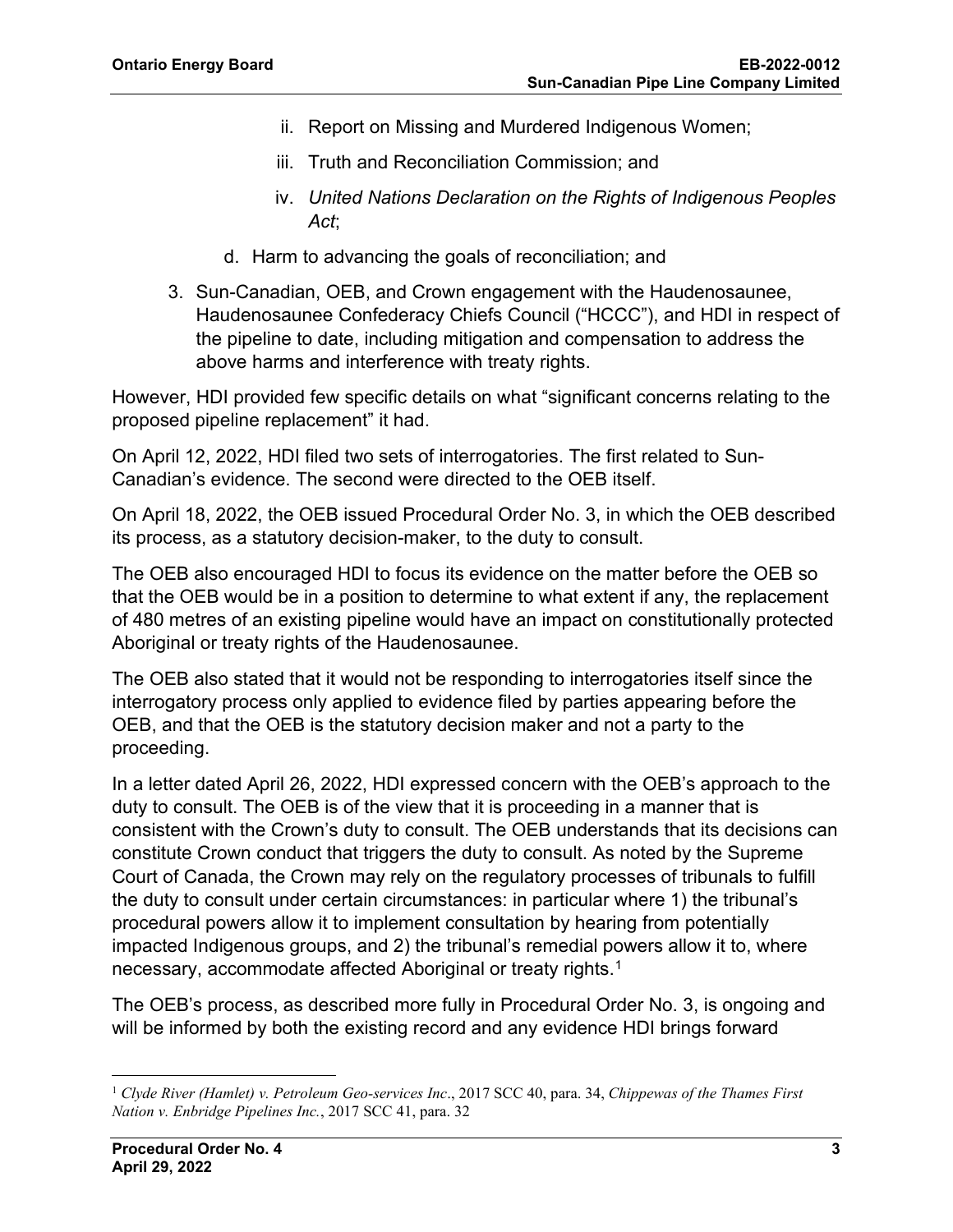regarding the impact the proposed replacement of a 480 metre portion of an existing pipeline may have on the constitutionally protected rights of the Haudenosaunee.

As noted above, HDI has not yet provided details about what aspects of the proposed project are of concern in relation to the constitutionally protected rights of the Haudenosonee.

Consistent with the OEB's Environmental Guidelines for the Location, Construction and Operation of Hydrocarbon Pipelines and Facilities in Ontario, the process of consultation began with a letter from the Ministry of Energy, Northern Development and Mines to the applicant, dated July 28, 2020, a year and eight months ago. In that letter, the Ministry stated:

Based on the Crown's assessment of First Nation and Métis community rights and potential project impacts, the following Indigenous communities should be consulted on the basis that they have or may have constitutionally protected Aboriginal or Treaty rights that may be adversely affected by the Project.

The Ministry provided the applicant with a list of three communities - Mississaugas of the New Credit First Nation, Six Nations of the Grand River, and Huron Wendat. Regarding Six Nations of the Grand River, the Ministry's letter advised that the applicant was required to consult with both the Six Nations Elected Council and Haudenosaunee Confederacy Chiefs Council, and that HDI was to be copied on all correspondence with the Haudenosaunee Confederacy Chiefs Council.

Sun-Canadian's evidence includes a consultation record which includes the Project information that was provided to the Indigenous communities and HDI. This includes records of meetings that took place with representatives of Mississaugas of the New Credit First Nation, Six Nations of the Grand River, and Huron Wendat.

In response to an HDI interrogatory 4-HDI-2 which asked "Did Stantec engage with the Haudenosaunee in preparing the Environmental Report?", Sun-Canadian provided the following reply:

As shown in Appendix Staff-9-1, Sun Canadian contacted HDI/HCCC [Haudenosaunee Confederacy Chiefs Council] on the following dates to obtain input on the Environmental Report prepared by Stantec:

- a. August 12, 2020 Letter and email correspondence inviting HDI/HCCC to provide comments and schedule a virtual meeting with Stantec for any day in September with the exception of September 28- 30, 2020.
- b. September 16, 2020 Follow up phone call and email correspondence from Sun Canadian requesting a meeting with HDI/HCCC on the following dates: September 21-25, 2020, October 21, 23, 24, 25, 2020.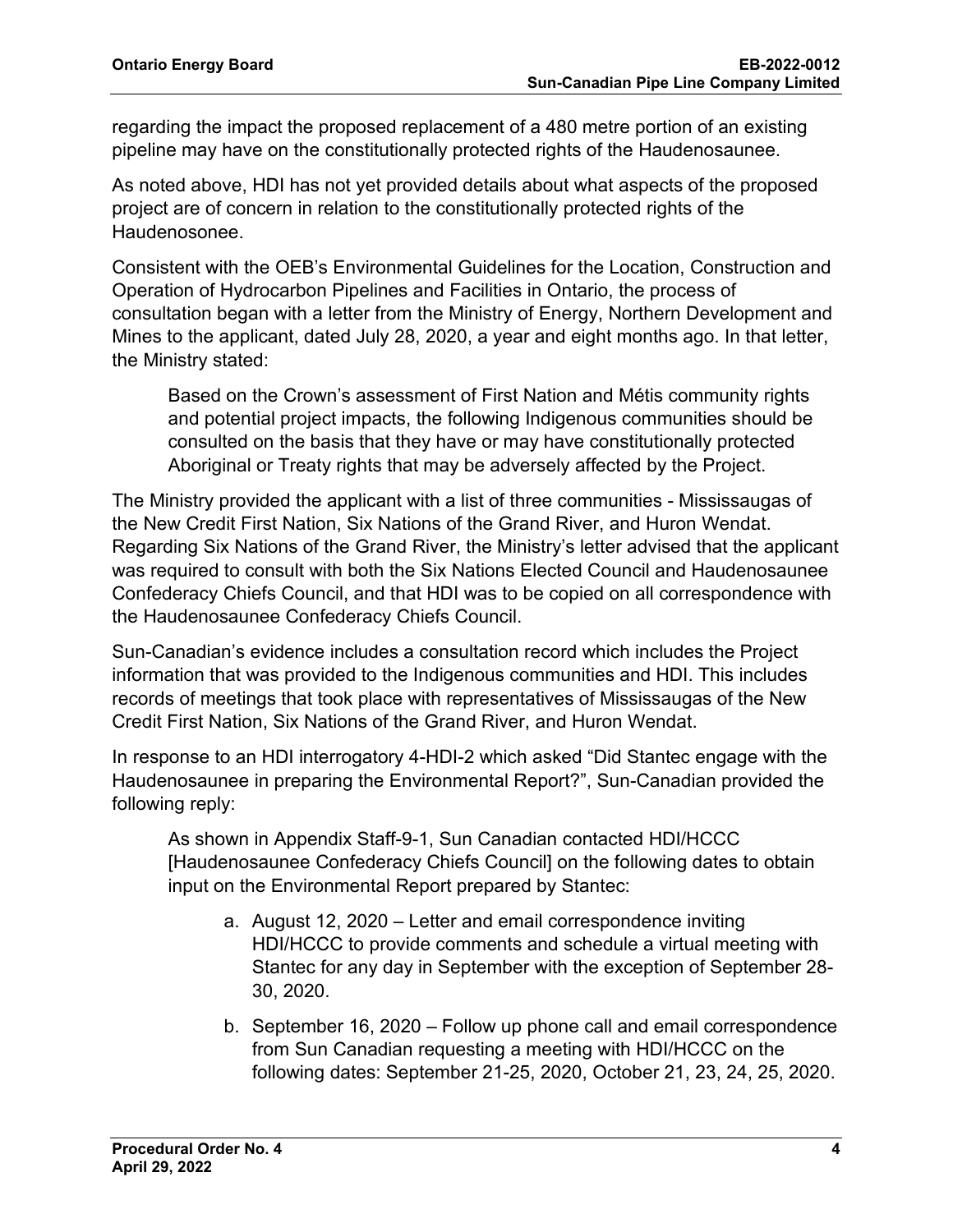- c. September 22, 2020 Follow up email correspondence requesting a meeting with HDI/HCCC.
- d. October 9, 2020 Follow up email correspondence proposing a meeting with HDI/HCCC on October 16, 2020.
- e. December 1, 2020 Email correspondence requesting HDI/HCCC participation in the ecology surveys for the project.
- f. February 5, 2021 Email correspondence requesting comments on a draft of the environmental report.
- g. October 22, 2021 Email correspondence with HDI/HCCC enclosing the email from February 5, 2021 requesting input.

In Table Staff-9-2, Sun-Canadian states that it has "responded to all of HDI / HCCC's information requests" and has "entered into an Environmental Monitoring Agreement effective January 24, 2022 and an Archeological Agreement effective March 7, 2022 with HDI."

At this stage, the OEB would expect that HDI would have already identified, at least at a high level, its specific concerns about the impact of replacing 480 metres of an existing pipeline, in discussions with the applicant. To the extent that HDI's concerns remain unaddressed, the OEB would expect that HDI should have been able to provide an overview of those concerns in the letter which was filed by HDI on April 8, 2022.

While noting the extensions already granted to HDI, the OEB will extend the date for HDI to file its evidence to May 13, 2022. With this extension, HDI will have five weeks from the date it filed the Evidence Letter to complete the preparation of its evidence. If Sun-Canadian failed to engage with HDI, the OEB expects HDI will address that in its evidence. If Sun-Canadian failed to address the specific concerns raised by HDI, the OEB expects HDI will address that in its evidence. If HDI believes that the Project may impact Aboriginal or treaty rights, the OEB expects HDI will provide evidence that identifies those rights and explains how they may be impacted.

The OEB will consider whether the proposed project has an impact on constitutionally protected rights based on the record before it, including any evidence provided by HDI. The OEB has significant remedial powers to address any impacts to Aboriginal or treaty rights. If there is an impact to these rights, the OEB will consider whether the Project should be approved, approved with conditions designed to accommodate any impacts, or denied, based on the evidentiary record.

The OEB also confirms that it will not be answering interrogatories itself, for the reasons provided in Procedural Order No. 3.

The dates for the remaining procedural steps will be adjusted accordingly.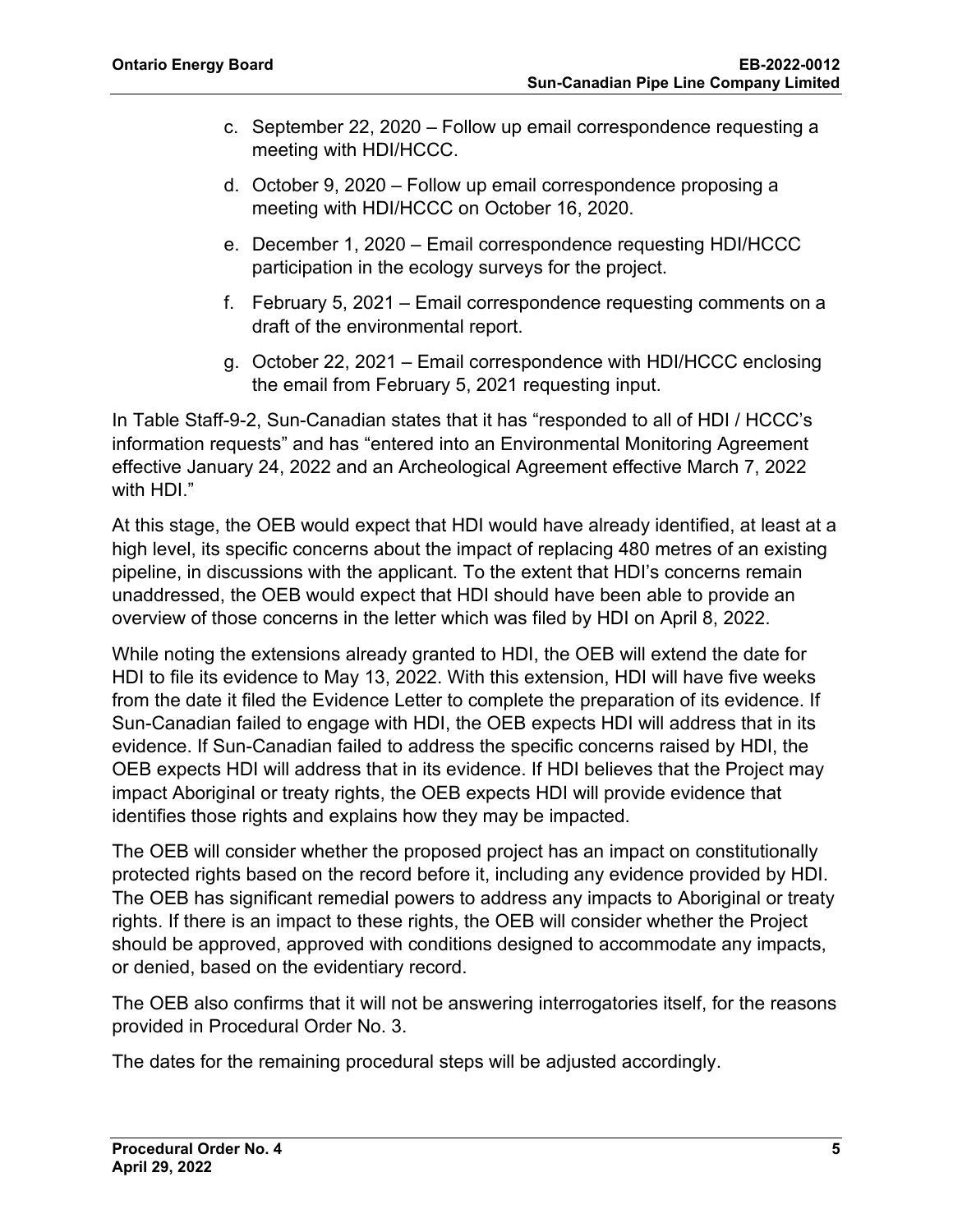In Procedural Order No. 3, the OEB stated it would further consider HDI's request for an oral hearing when interrogatory responses had been received. Now that Sun-Canadian has filed its responses to HDI's interrogatories, the OEB is of the view that an oral hearing is not necessary in the context of this application and that HDI will have sufficient opportunity to address the concerns it may have in relation to the proposed 480 metres of pipe replacement in its written evidence and written submissions. It is necessary to make provision for the following matters related to this proceeding.

Further procedural orders may be issued by the OEB.

### **IT IS THEREFORE ORDERED THAT:**

#### **Intervenor Evidence**

1. HDI shall file in writing with the OEB and deliver to all parties any evidence which is within the scope of the proceeding, no later than **May 13, 2022**.

#### **Interrogatories on Intervenor Evidence**

- 1. If Sun-Canadian or OEB staff seek information from HDI that is in addition to the evidence filed with the OEB and that is relevant to the hearing, they shall request the information by means of written interrogatories filed with the OEB and delivered to all parties by **May 20, 2022**. All interrogatories and responses must include a specific reference to the evidence on which the interrogatory is based.
- 2. HDI shall file with the OEB complete written responses to all interrogatories and serve them on all parties by **June 1, 2022**.
- 3. Sun-Canadian shall file its argument-in-chief by **June 8, 2022**.
- 4. HDI and OEB staff shall file any submissions they have by **June 15, 2022**.
- 5. Sun-Canadian shall file any reply submissions it has by **June 22, 2022**.

Parties are responsible for ensuring that any documents they file with the OEB, such as applicant and intervenor evidence, interrogatories and responses to interrogatories or any other type of document, **do not include personal information** (as that phrase is defined in the *Freedom of Information and Protection of Privacy Act*), unless filed in accordance with rule 9A of the OEB's [Rules of Practice and Procedure.](https://www.oeb.ca/industry/rules-codes-and-requirements/rules-practice-procedure)